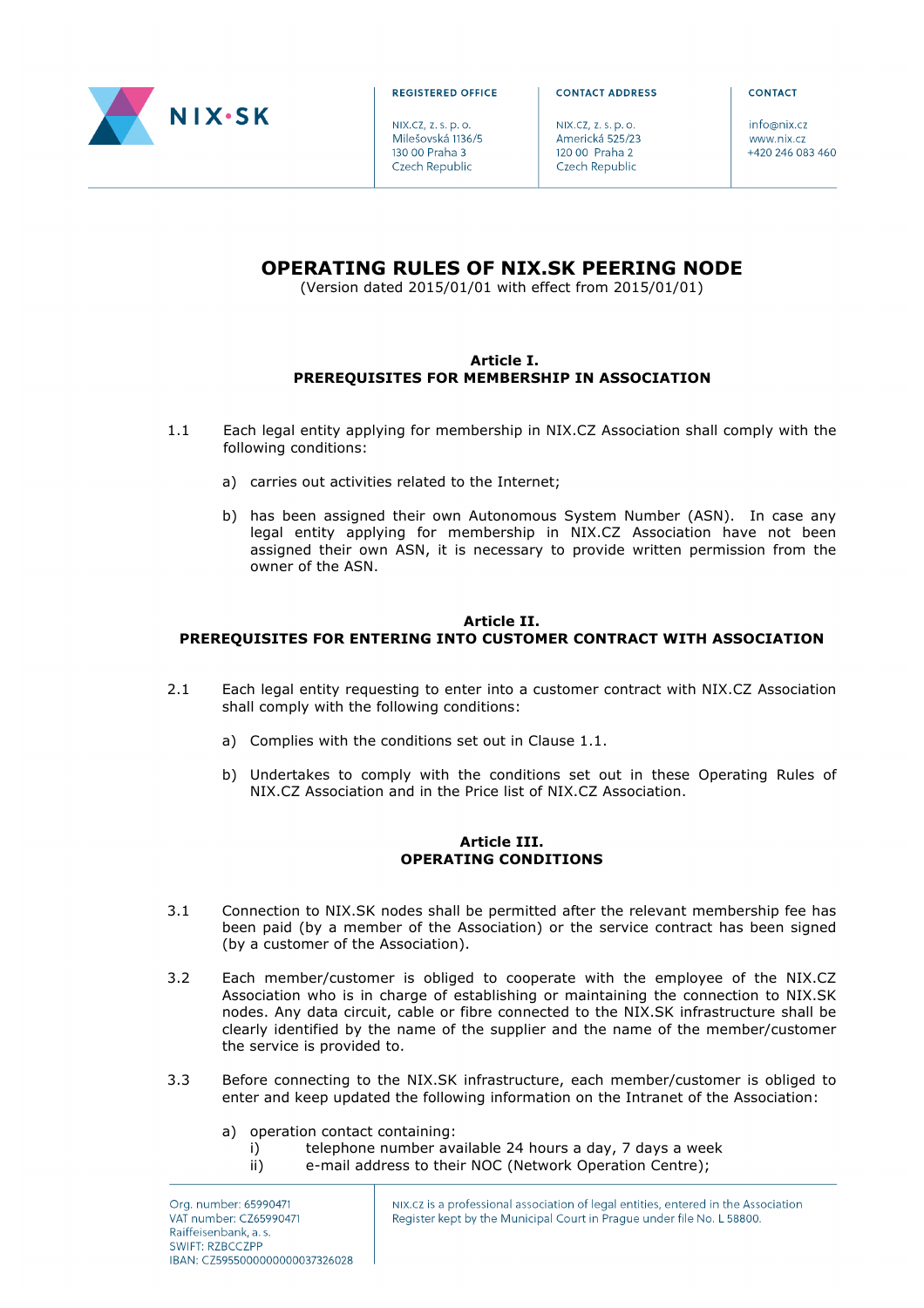

- b) e-mail addresses to be listed in the NIX.CZ contact register for the purpose of correspondence between members/customers;
- c) Autonomous System Number (ASN) assigned to the relevant member/customer;
- d) full canonical name for member's/customer's router to be registered in the reverse domains (in-addr.arpa and Ip6.arpa) within the domain name system assigned to NIX.CZ Association;
- e) URL to member's/customer's website, if the member/customer requires a link from the website of the Association;
- f) e-mail address for sending peering requests;
- g) member's/customer's contact information.
- 3.4 Each member/customer shall be connected to the NIX.SK node under their own Autonomous System Number (ASN). In case a member/customer is not the owner of the connected AS, it is necessary to provide written permission from the owner of the relevant AS connected to the NIX.SK node.
- 3.5 In case the stability and functionality of NIX.SK equipment gets jeopardized by an equipment/connection belonging to a member/customer, the Association shall be entitled to block the relevant member's/customer's port until the problem has been resolved by the member/customer. Association employees will, in such a case, immediately inform the NOC contact (as registered on the Association Intranet) by email. This obligation to inform does not apply to the automatic port blocking pursuant to Item PI/131 hereof.
- 3.6 Technical operating conditions for public peering are set out in Annex I to these Operating Rules. Technical operating conditions for private VLAN are set out in Annex II to these Operating Rules.

### **Article IV OTHER CONDITIONS OF USING NIX.CZ NODE**

- 4.1 Members/customers shall make sure that their connection to the NIX.SK node does not hamper the use of NIX.SK services by other members/customers.
- 4.2 Members/customers shall not use NIX.SK to carry out any illegal activities.
- 4.3 Members/customers shall not, in particular, monitor and record data transmitted through the common segment, except for short-term monitoring of the BGP-4 update, serving to trace routing problems. The NIX.CZ Association may implement systems for statistical purposes and for monitoring the traffic through NIX.SK in order to identify and remedy potential problems in individual members'/customers' peering and in the NIX.SK network workload.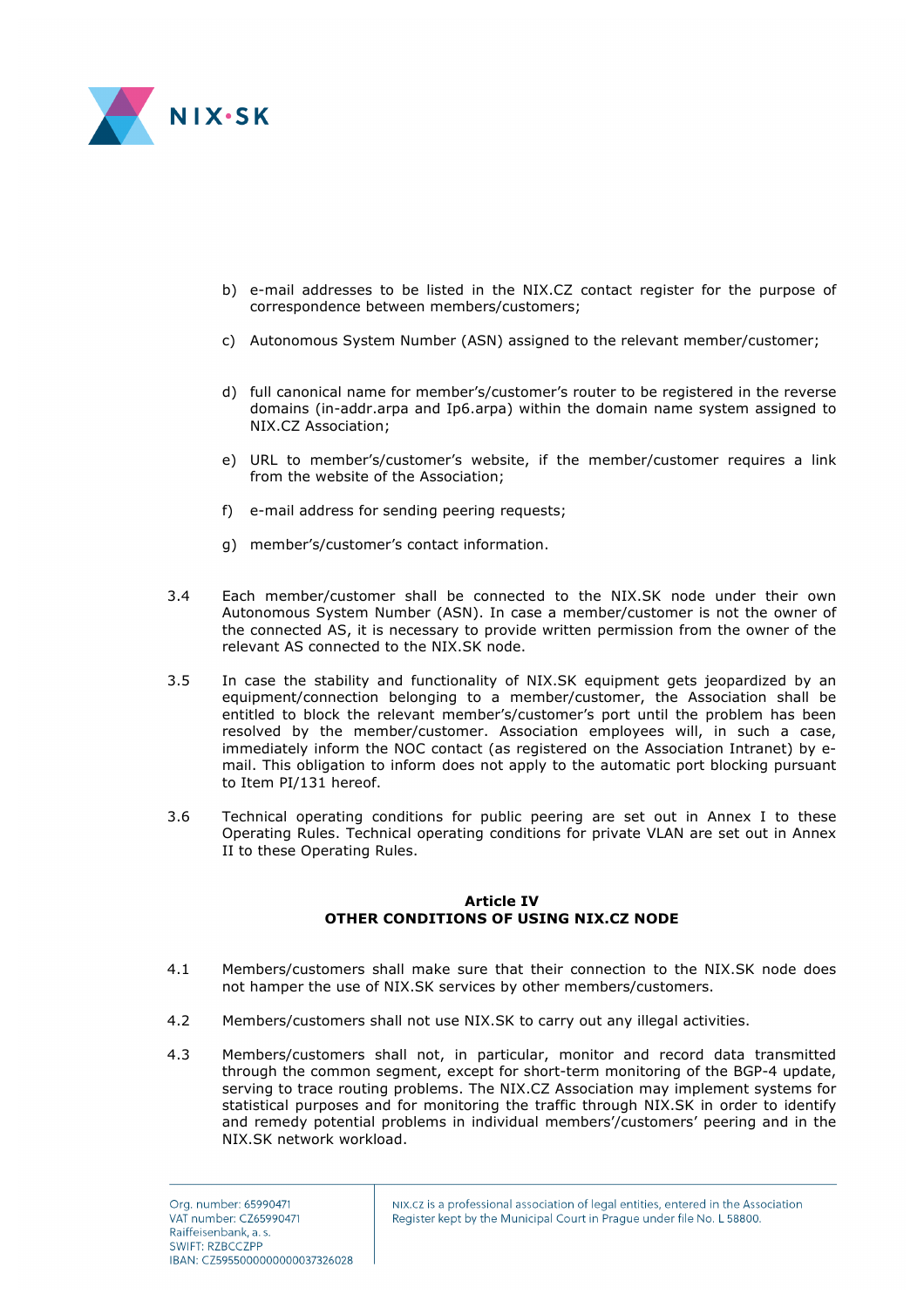

### **Article V INSURANCE AND LIABILITY**

5.1 In the event of any claims for damage caused by any member/customer of the Association to another member/customer or to the Association itself, the case shall proceed pursuant to the provisions of the Commercial Code.

#### **Article VI RULES FOR ENTERING NIX.SK NODES**

- 6.1 The premises of NIX.SK nodes may only be entered by member's/customer's employees if accompanied by the Association Director or an authorized person.
- 6.2 Members/customers entering the premises of NIX.SK nodes shall observe the safety regulations in the buildings where the NIX.SK nodes are located.

#### **Annexes:**

Annex I – Technical Operating Conditions for public peering segment. Annex II - Technical Operating Conditions for private VLAN.

NIX.CZ is a professional association of legal entities, entered in the Association Register kept by the Municipal Court in Prague under file No. L 58800.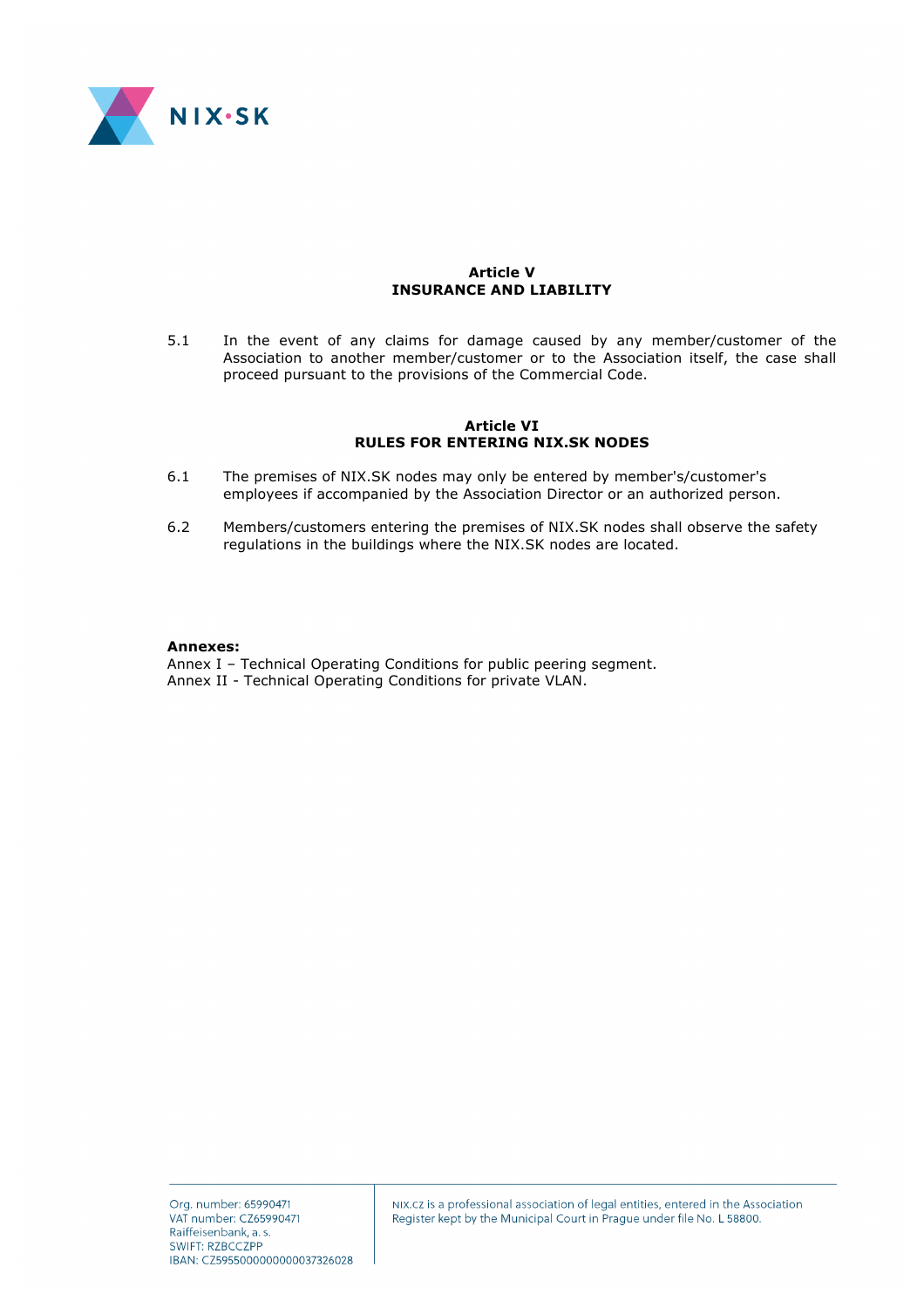

#### **Annex I TECHNICAL OPERATING CONDITIONS FOR PUBLIC PEERING SEGMENT**

- PI/1. The common network segment of the NIX.SK nodes is based on Ethernet technology (IEEE 802.3).
- PI/2. NIX.SK offers the following interfaces:

a) optical 1Gbps port with SFP module SX (850nm – multimode) or LX (1310nm signlemode) – certain nodes only b) optical 10Gbps port with SR module; (850nm – multimode) or LR (1310nm singlemode) c) other, not mentioned modules, specified by responsible employees of the Association (especially modules ER, ZR etc.)

- PI/3. Members/customers are not allowed to use peering infrastructure of NIX.SK for internal transit of their networks.
- PI/4. Several physical ports of one member/customer of at least 1GB link speed terminated on the same NIX.SK switch can be grouped into one logical port (Etherchannel). Ports group is configured statically or with LACP help. Each member/customer undertakes to realize such connection by means of direct connections to their border router without any additional L2 equipment.
- PI/5. Each member/customer single-channel link is limited to 2 source dynamic MAC addresses. A multiple channel connection (Etherchannel) is according to applied technology limited to 1 MAC address (configured by Association employees) or 2 dynamic MAC addresses on the logical port.
- PI/6. Ethernet frames forwarded by the connected equipment into the common network segment shall have of one of the following ether-types:
	- a) 0x0800 IPv4;
	- b) 0x0806 ARP;
	- c) 0x86dd IPv6;
	- d) 0x9000 loopback/keepalive.
- PI/7. All frames forwarded into the common network segment shall not be addressed to the multi-cast or broadcast MAC address, with the following exceptions:
	- a) ARP broadcast;
	- b) IPv6 neighbour discovery
	- c) others based on permission by NIX.CZ Association
- PI/8. Broadcast and multicast frames sent to shared segment are limited.
- PI/9. Traffic for link-local (see Item PI/10) protocol shall not be forwarded into the common network segment, with the following exceptions: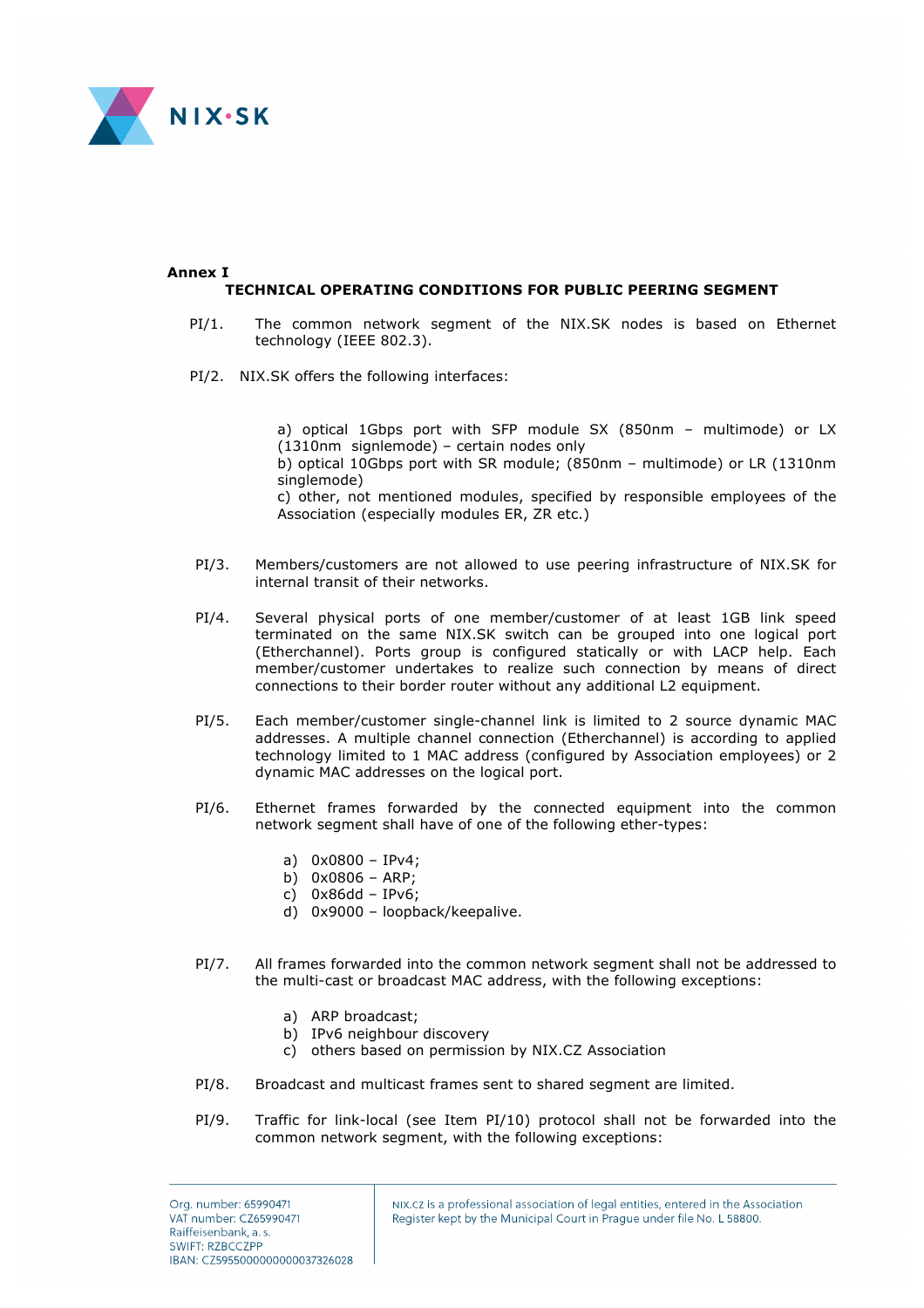

- a) ARP (except Proxy-ARP);
- b) IPv6 neighbour discovery.
- PI/10. Link-local protocols (PI/7) include but are not limited to the following list: IRDP, ICMP redirect, IEEE 802 Spanning Tree, VTP, vendor discovery protocols (CDP etc.), internal routing protocols (OSPF, ISIS, EIGRP), BOOTP/DHCP, PIM-SM/PIM-DM, DMVRP, IPv6 router advertisement and others.
- PI/11. Traffic generated by ARP shall not exceed 20 packets per second.
- PI/12. Newly installed ports are initially connected to the isolated testing segment to verify whether the member's/customer's equipment is configured correctly. Connection to the production network is possible only after all detected defects are removed.
- PI/13. In the event of exceeding the maximum number of allowed MAC addresses at one port/link, the related switch port is automatically blocked to ensure stability for the switches of the Association.
- PI/14. Ports connected to the common network segment shall use only the IP address and network mask assigned by the responsible employee of the NIX.CZ Association. One physical (logical) port is assigned with one IP address IPv4 and potentially with one IPv6 address (if required by the member/customer).
- PI/15. IPv6 addresses shall be statically configured (no use of automatic configuration). IPv6 site local addresses shall not be used.
- PI/16. Member's/customer's port shall not forward to the common network segment any IP packets with the broadcast address of the common network segment.
- PI/17. The routing protocol of NIX.CZ nodes is BGP-4 (RFC-4271) with possible extension to MP-BPG-4 (RFC4760, RFC-2545) – only unicast IPv4 and IPv6.
- PI/18. Addresses of the common network segment shall not be advertised to other networks without explicit permission of the NIX.CZ Association.
- PI/19. Traffic from the port of one member/customer can be forwarded to the address of another member/customer only upon peering agreement and only via BGP-4 protocol (see PI/15).
- PI/20. All routes advertised across the common network segment shall point to the router advertising it unless an agreement has been made in advance in writing by NIX.CZ and the members involved.
- PI/21. The members/customers are recommended to:
	- a) register their routing policy for each connected ASN in the RIPE database and keep it updated;
	- b) for all networks advertised via BGP register a route (or route6) object in the RIPE database or similar register and keep it updated;
	- c) not generate useless "route flap";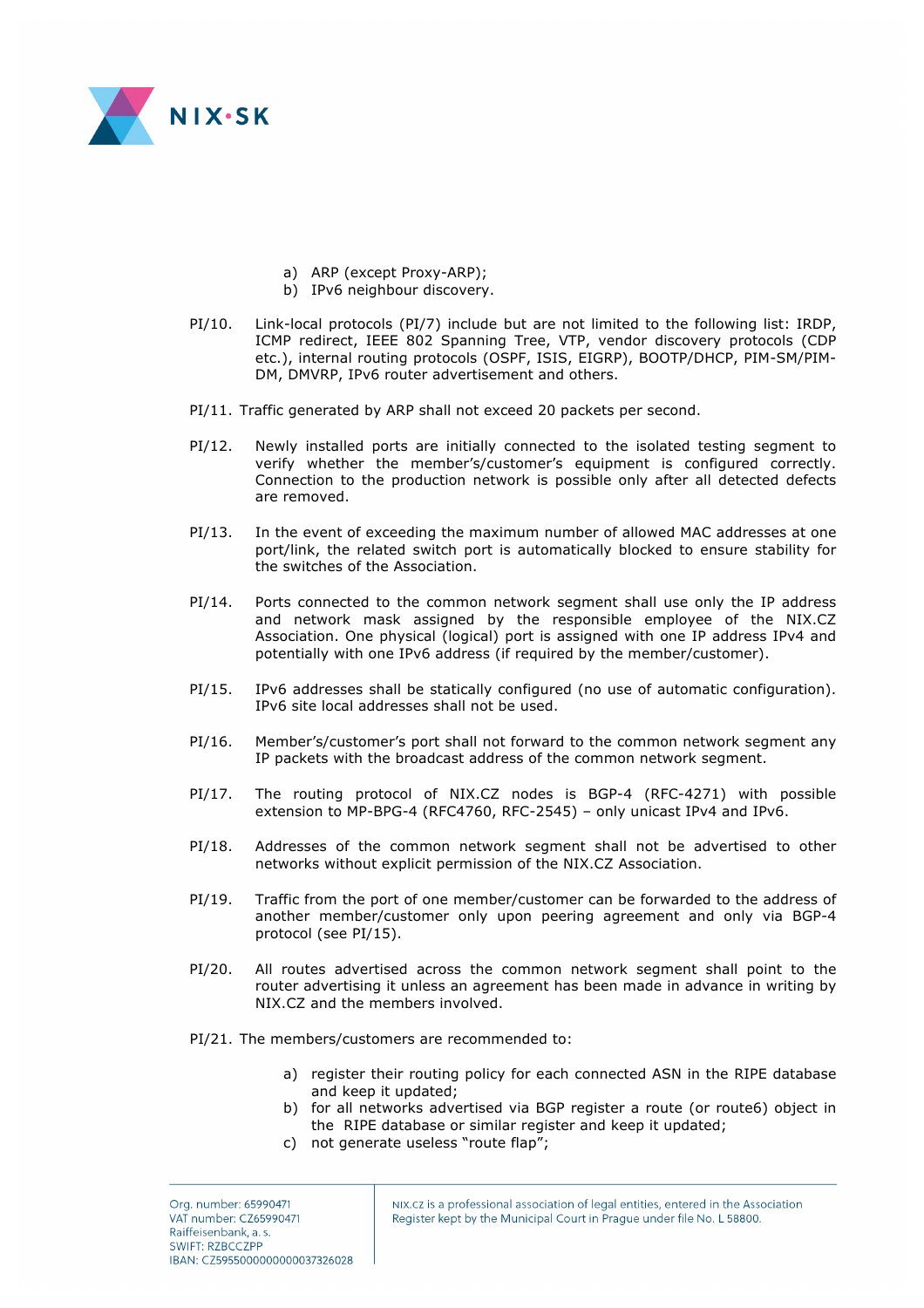

- d) not advertise useless specific routes when peering with other members/customers of the NIX.CZ Association;
- e) use an as-set object registered in RIPE database or similar register.
- PI/22. Maximum Load per Port/ Ports overload Charge/ Additional Port Requirement

The load on the port/ports used by members and customers (further participants) may not exceed the following values for each port in more than 80h/month:

| FastEthernet      | (100Mbps)   | 90% |
|-------------------|-------------|-----|
| GigabitEthernet   | (1000Mbps)  | 90% |
| 10GigabitEthernet | (10000Mbps) | 90% |

If the portload (upload or download) exceeds the aforementioned value in more than 80h/month, NIX.CZ is entitled to charge an overload fee for the current month.

The overload fee is equal to the cost of an additional equivalent port. The period of the port overload is based on the multiple of 5 minutes average values of the port overload above the declared limit.

Regardless of the possibility of the overload fee being charged, the following applies:

If the load on one or more ports (port-channel) exceeds the maximum allowed value within a period of two consecutive months or three times within a period of six months, NIX.CZ notifies the participant and asks him for the sake of maintaining quality to decrease the port load or after mutual agreement the participant will order another connection capacity upgrade.

NIX.CZ is a professional association of legal entities, entered in the Association Register kept by the Municipal Court in Prague under file No. L 58800.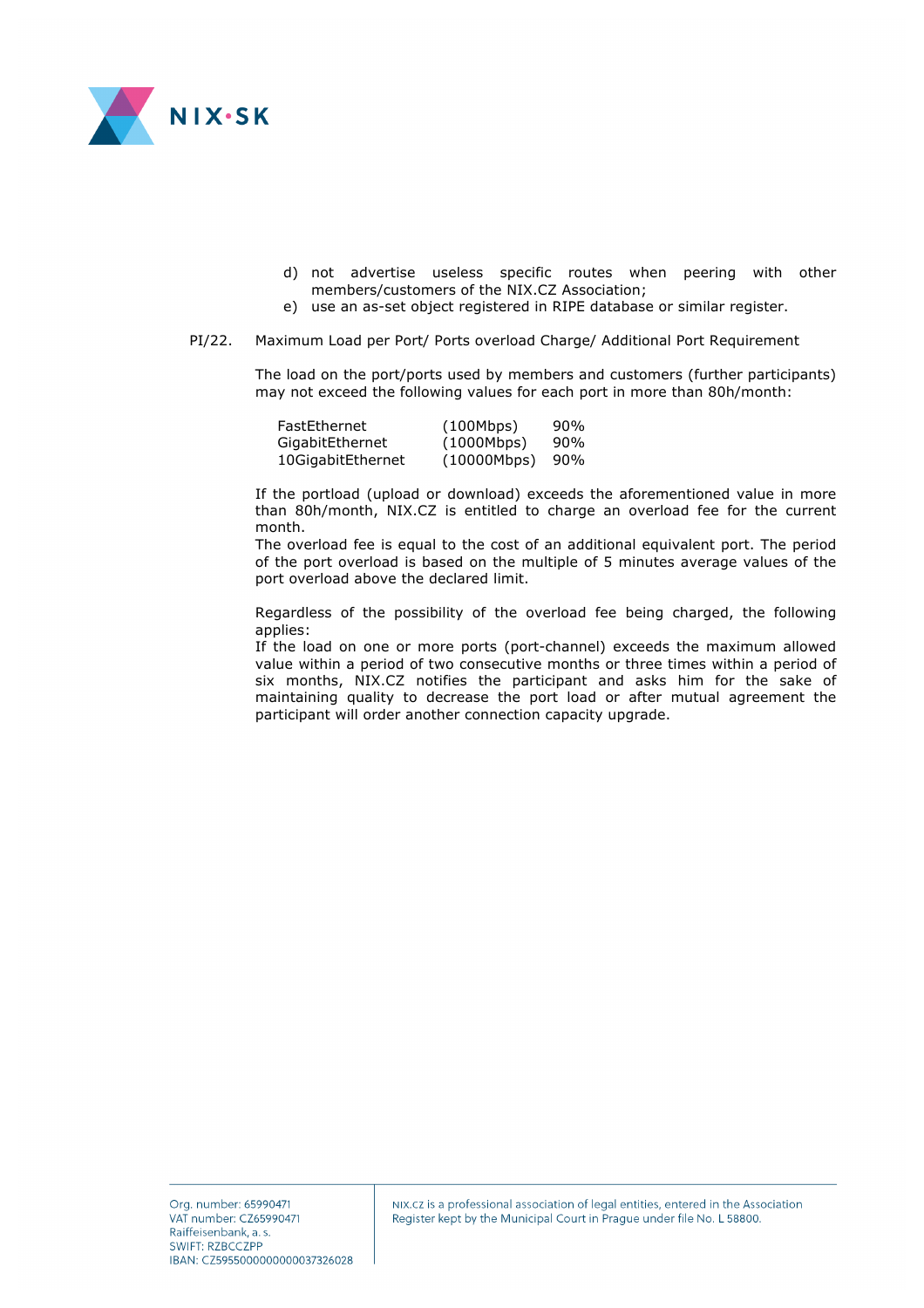

#### **Annex II TECHNICAL OPERATING CONDITIONS FOR PRIVATE VLAN**

- PII/1. The common network segment of the NIX.SK nodes is based on Ethernet technology (IEEE 802.3).
- PII/2. NIX.CZ offers the following interfaces:

a) optical 1Gbps port with SFP module SX (850nm – multimode) or LX (1310nm signlemode) – certain nodes only b) optical 10Gbps port with SR module; (850nm – multimode) or LR (1310nm singlemode) c) other, not mentioned modules, specified by responsible employees of the Association (especially modules ER, ZR etc.)

- PII/3. Link for Private VLAN must be set on 802.1Q encapsulation and it is not allowed to use any other configuration (ISL, QinQ etc.)
- PII/4. Several physical ports of one member/customer of at least 1GB link speed terminated on the same NIX.SK switch can be grouped into one logical port (Etherchannel). Ports group is configured statically or with LACP help.
- PII/5. Each VLAN is limited to 2 source dynamic or static MAC addresses (according to applied technology).
- PII/6. Ethernet frames forwarded by the connected equipment into the common network segment shall have of one of the following ether-types:
	- a) 0x0800 IPv4;
	- b) 0x0806 ARP;
	- c) 0x86dd IPv6;
	- d) 0x9000 loopback/keepalive.
- PII/7. Broadcast and multicast frames forwarded into the common network segment are limited to 1% of the port capacity.
- PII/8. Frames forwarded into common network segment must not be: IRDP, ICMP redirect, IEEE 802 Spanning Tree, VTP, vendor discovery protocols (CDP etc.), internal routing protocol PIM-SM/PIM-DM, DMVRP, and others.
- PII/9. Traffic generated by ARP shall not exceed 20 packets per second.
- PII/10. Newly installed ports are initially connected to the isolated testing segment to verify whether the member's/customer's equipment is configured correctly. Connection to the production network is possible only after all detected defects are removed.
- PII/11. In the event of exceeding the maximum number of allowed MAC addresses at one port/link, the related switch port is automatically blocked to ensure stability for the switches of the Association.